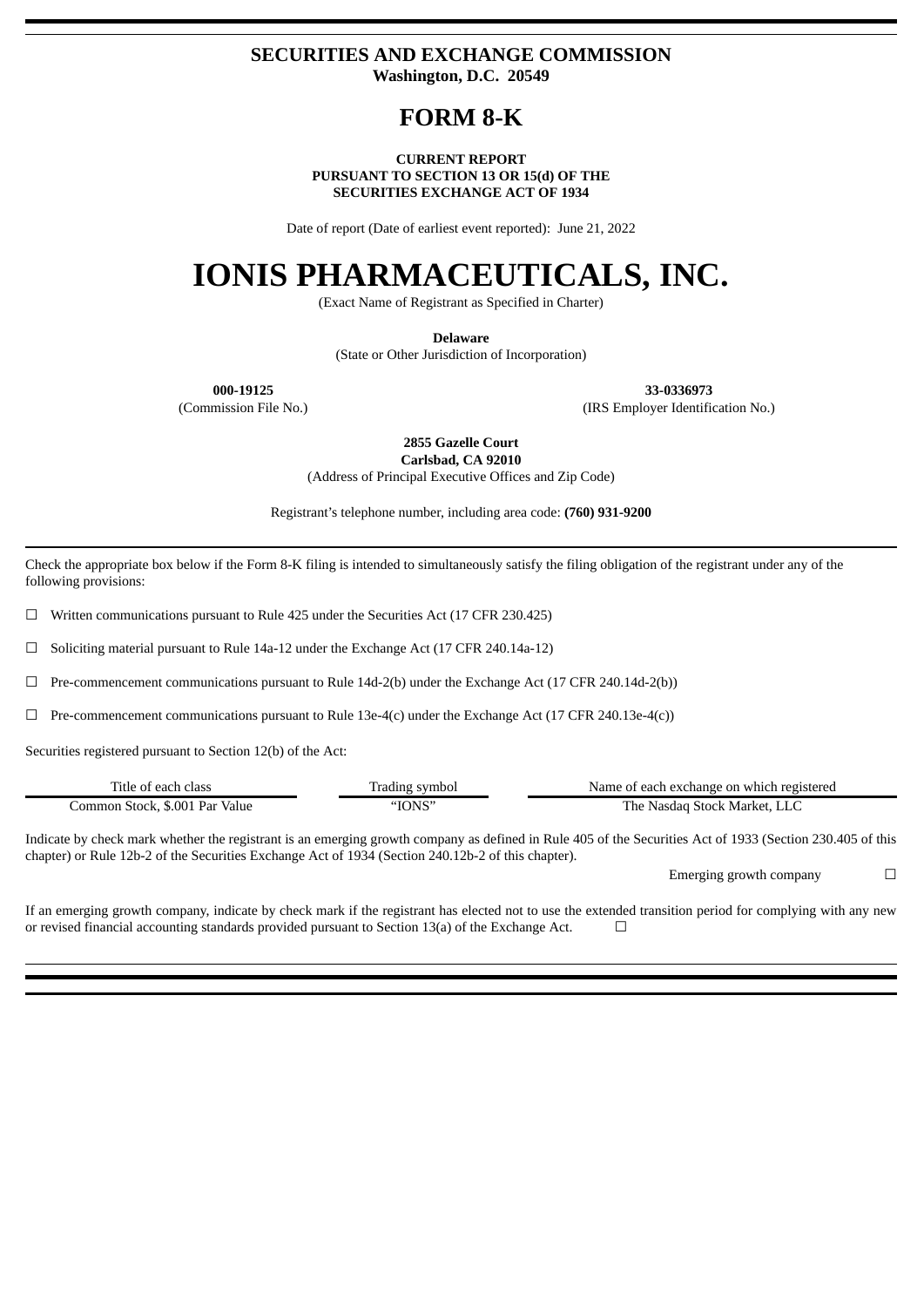#### **Item 8.01 Other Events.**

On June 21, 2022, Ionis Pharmaceuticals, Inc. issued a press release announcing that eplontersen met its co-primary and secondary endpoints in an interim analysis of the Phase 3 NEURO-TTRansform study for hereditary transthyretin-mediated amyloid polyneuropathy (ATTRv-PN).

A copy of this press release is attached as Exhibit 99.1 to this Current Report and incorporated herein by reference.

#### **Item 9.01. Financial Statements and Exhibits.**

(d) Exhibits.

| Exhibit No. | <b>Description</b>                                                           |
|-------------|------------------------------------------------------------------------------|
| 99.1        | Press Release dated June 21, 2022.                                           |
| 104         | Cover Page Interactive Data File (embedded within the Inline XBRL document). |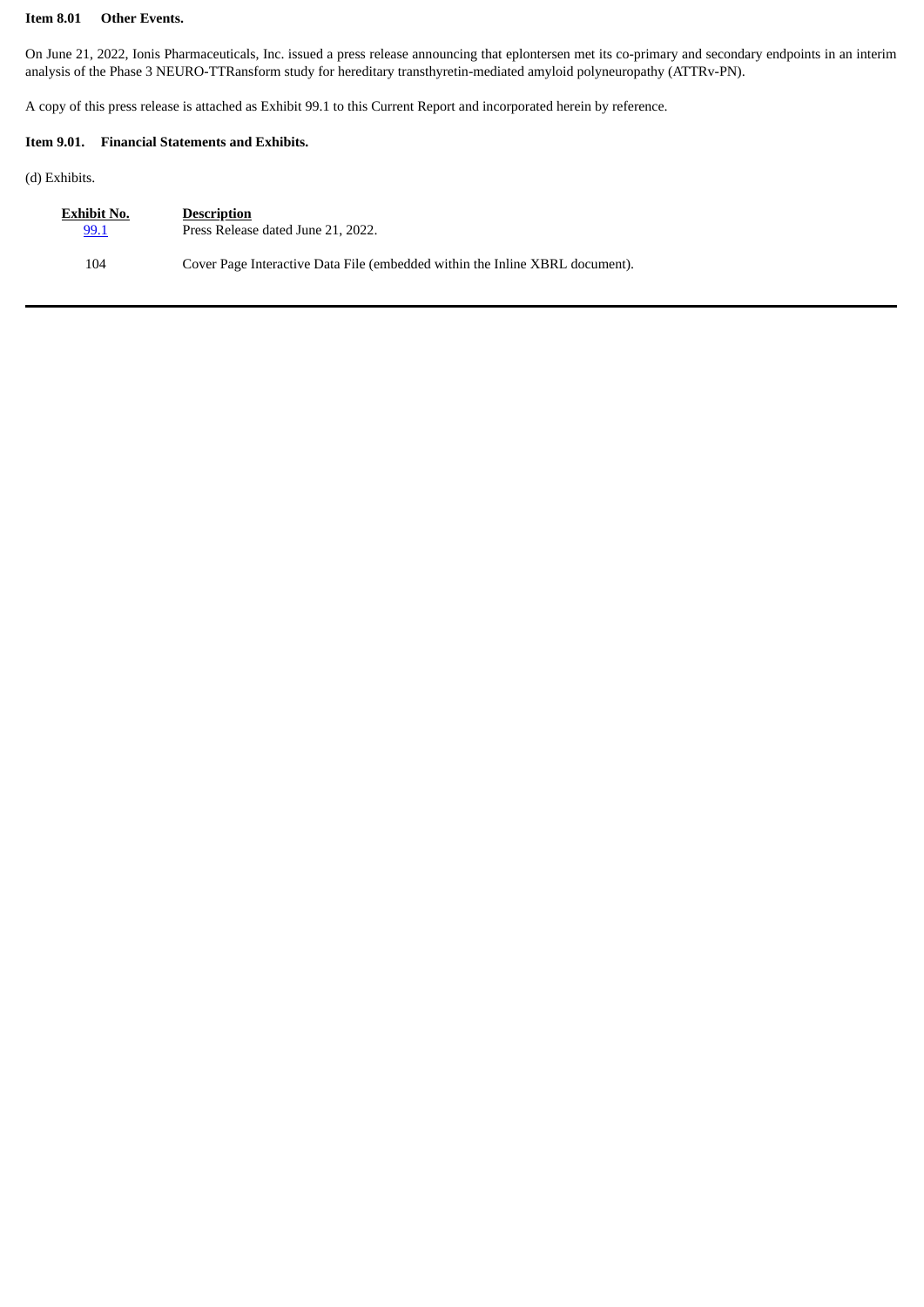#### **SIGNATURE**

Pursuant to the requirements of the Securities Exchange Act of 1934, as amended, the registrant has duly caused this report to be signed on its behalf by the undersigned, thereunto duly authorized.

**IONIS PHARMACEUTICALS, INC.**

Dated: June 21, 2022 By: /s/ Patrick R. O'Neil

**PATRICK R. O'NEIL** Executive Vice President, Chief Legal Officer and General Counsel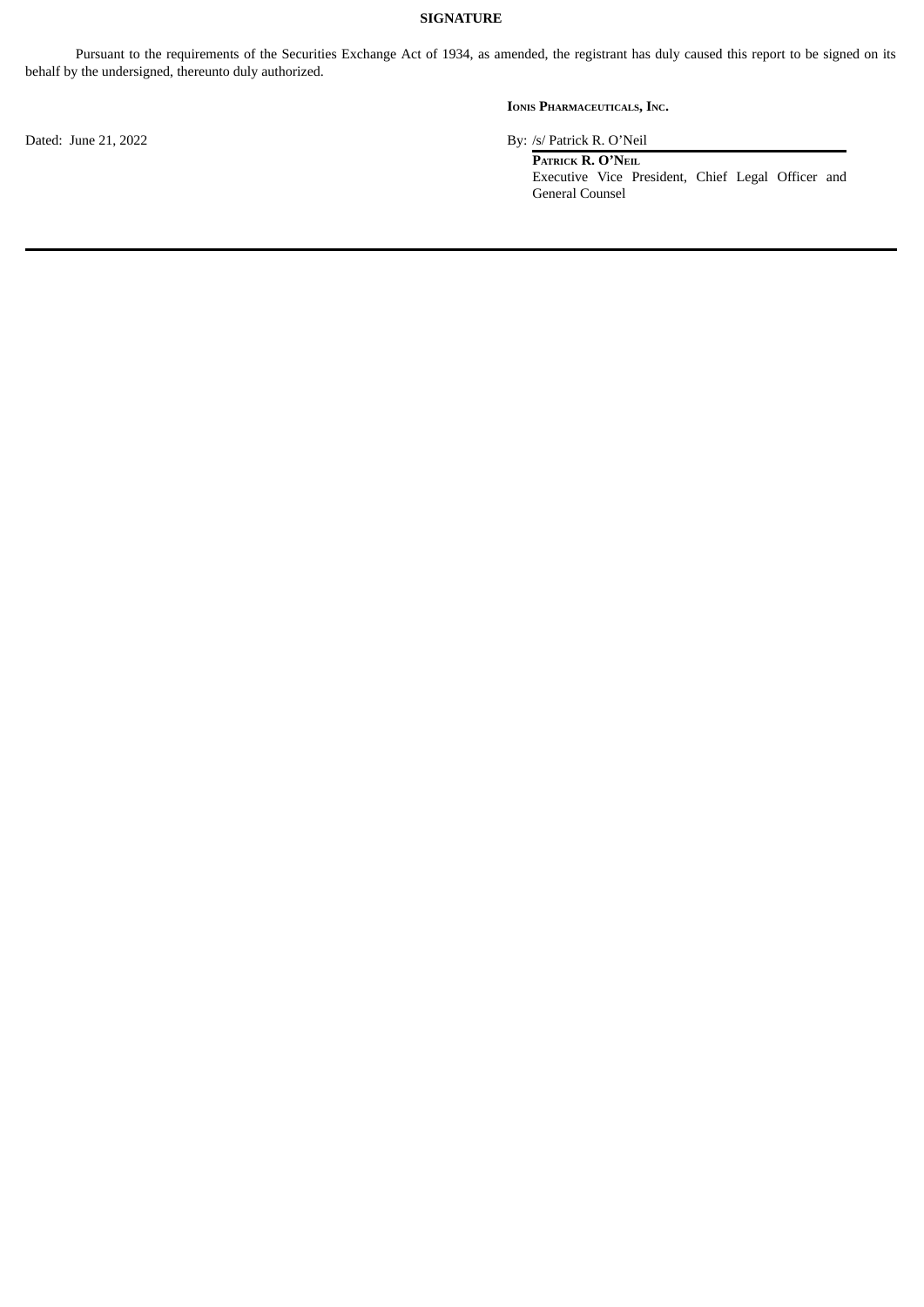<span id="page-3-0"></span>

#### Ionis announces eplontersen met co-primary and secondary endpoints in interim analysis of the Phase 3 NEURO-TTRansform study for **hereditary transthyretin-mediated amyloid polyneuropathy (ATTRv-PN)**

- *− Eplontersen showed statistically significant and clinically meaningful improvements in mNIS+7 and Norfolk QoL-DN*
- *− Eplontersen demonstrated a favorable safety profile*
- *− Ionis and AstraZeneca expect to file a New Drug Application this year*

**CARLSBAD, Calif., June 21, 2022** – Ionis Pharmaceuticals, Inc. (Nasdaq: IONS) today announced positive topline results from a 35-week interim analysis of the Phase 3 NEURO-TTRansform study of Ionis and AstraZeneca's eplontersen in patients with hereditary transthyretin-mediated amyloid polyneuropathy (ATTRv-PN). Eplontersen demonstrated a statistically significant and clinically meaningful change from baseline for the co-primary endpoints of percent change in serum transthyretin (TTR) concentration and the modified Neuropathy Impairment Score +7 (mNIS+7), a measure of neuropathic disease progression, versus the historical placebo group. Eplontersen also met its key secondary endpoint of change from baseline in the Norfolk Quality of Life Questionnaire-Diabetic Neuropathy (Norfolk QoL-DN), showing treatment with eplontersen significantly improved patientreported quality of life versus the historical placebo group.

In the study, eplontersen demonstrated a favorable safety and tolerability profile with no specific concerns. The study data are consistent with the clinical profile seen across Ionis' other LICA programs, further validating how advancements in the company's **LI**gand-**C**onjugated **A**ntisense technology position Ionis to deliver potentially transformative treatments for a range of unmet medical needs.

Based on these study results, the companies will seek regulatory approval for eplontersen for ATTRv-PN and plan to file a new drug application with the U.S. Food and Drug Administration this year.

"These encouraging data reinforce the safety profile of eplontersen and demonstrate clear evidence of its potential to provide much needed therapeutic benefit to patients living with hereditary transthyretin-mediated amyloid polyneuropathy," said Teresa Coelho, M.D., a neurologist and neurophysiologist at Hospital Santo António, Centro Hospitalar Universitário do Porto, Portugal and an investigator for the NEURO-TTRansform study.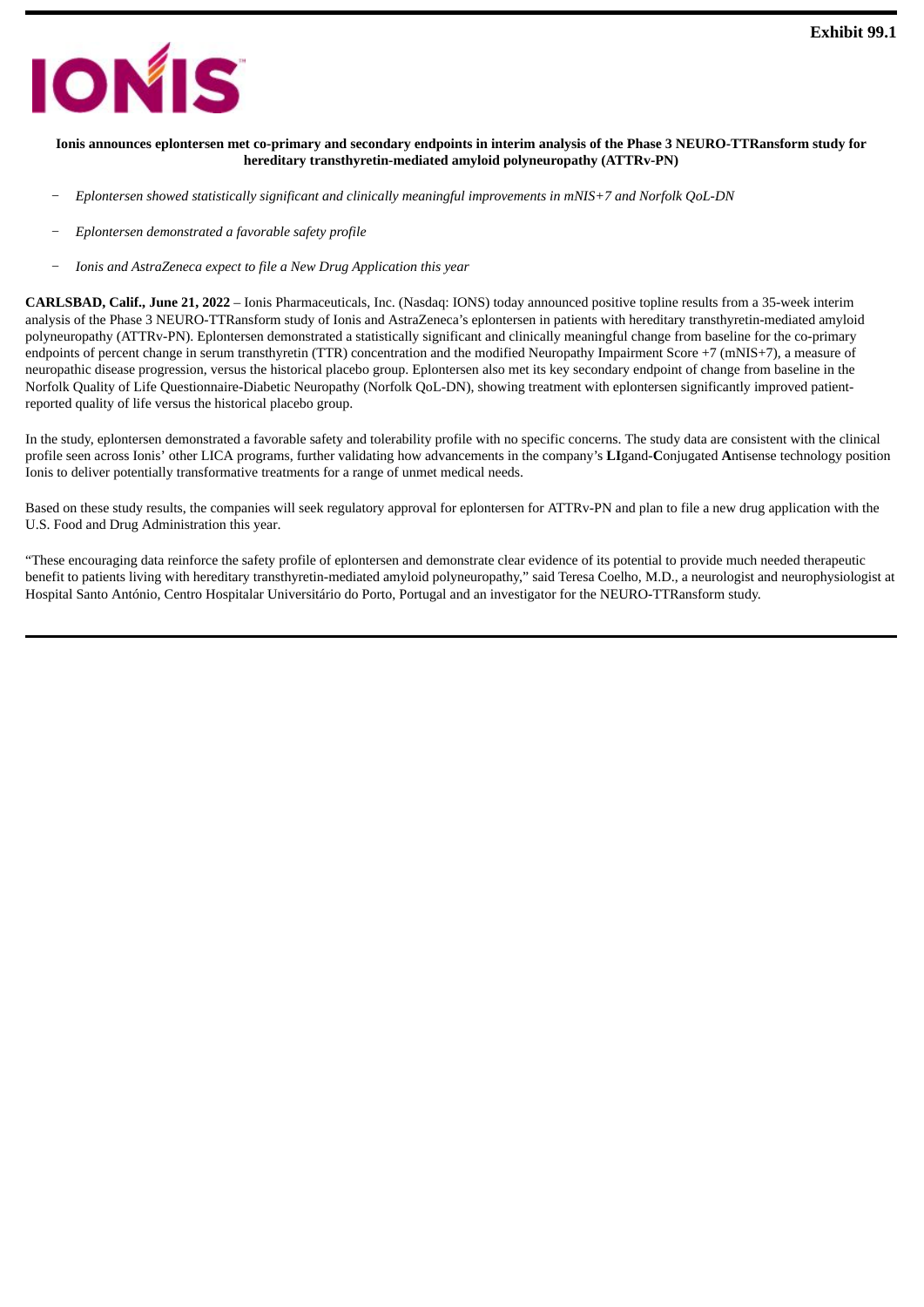"We are pleased that the data in the NEURO-TTRansform study demonstrate eplontersen had a positive impact on disease progression, including improvement in neuropathy impairment and quality of life in a substantial number of patients. These highly statistically significant and clinically meaningful results put us on the cusp of providing a new therapeutic option for polyneuropathy patients living with this debilitating and fatal disease," said Eugene Schneider, M.D., Ionis' executive vice president and chief clinical development officer. "We are grateful to the patients, families and clinicians who are participating in NEURO-TTRansform. Without their commitment the eplontersen program would not have progressed as successfully as it has."

The data from the 35-week interim analysis will be presented at an upcoming medical meeting later this year.

As part of a global development and commercialization agreement between Ionis and AstraZeneca, eplontersen is being jointly developed and commercialized by both companies in the U.S. and will be developed and commercialized in the rest of the world by AstraZeneca (with the exception of Latin America).

Eplontersen was granted Orphan Drug Designation in the U.S. It is also currently being evaluated in the Phase 3 CARDIO-TTRansform study for amyloid transthyretin cardiomyopathy (ATTR-CM), a systemic, progressive and fatal condition that leads to progressive heart failure and death within four years from diagnosis.

For more information on the NEURO-TTRansform study, please visit: https://clinicaltrials.gov/ct2/show/NCT04136184.

#### **About the NEURO-TTRansform Study**

NEURO-TTRansform is a global, open-label, randomized study evaluating the efficacy and safety of eplontersen in patients with hereditary transthyretinmediated amyloid polyneuropathy (ATTRv-PN). The study has enrolled adult patients with stage 1 or stage 2 polyneuropathy and will compare efficacy of eplontersen to the historical placebo arm from the TEGSEDI® (inotersen) NEURO-TTR registrational study that Ionis completed in 2017. The final primary endpoint analysis will be completed at week 66 and all patients will be followed until week 85 when they will have the option to transition into the open label extension study.

The co-primary efficacy endpoints at week 66 are:

- Percent change from baseline in serum TTR concentration
- Change from baseline in the modified Neuropathy Impairment Score +7 (mNIS+7), a measure of neuropathic disease progression
- Change from baseline in the Norfolk Quality of Life Questionnaire-Diabetic Neuropathy (Norfolk QoL-DN)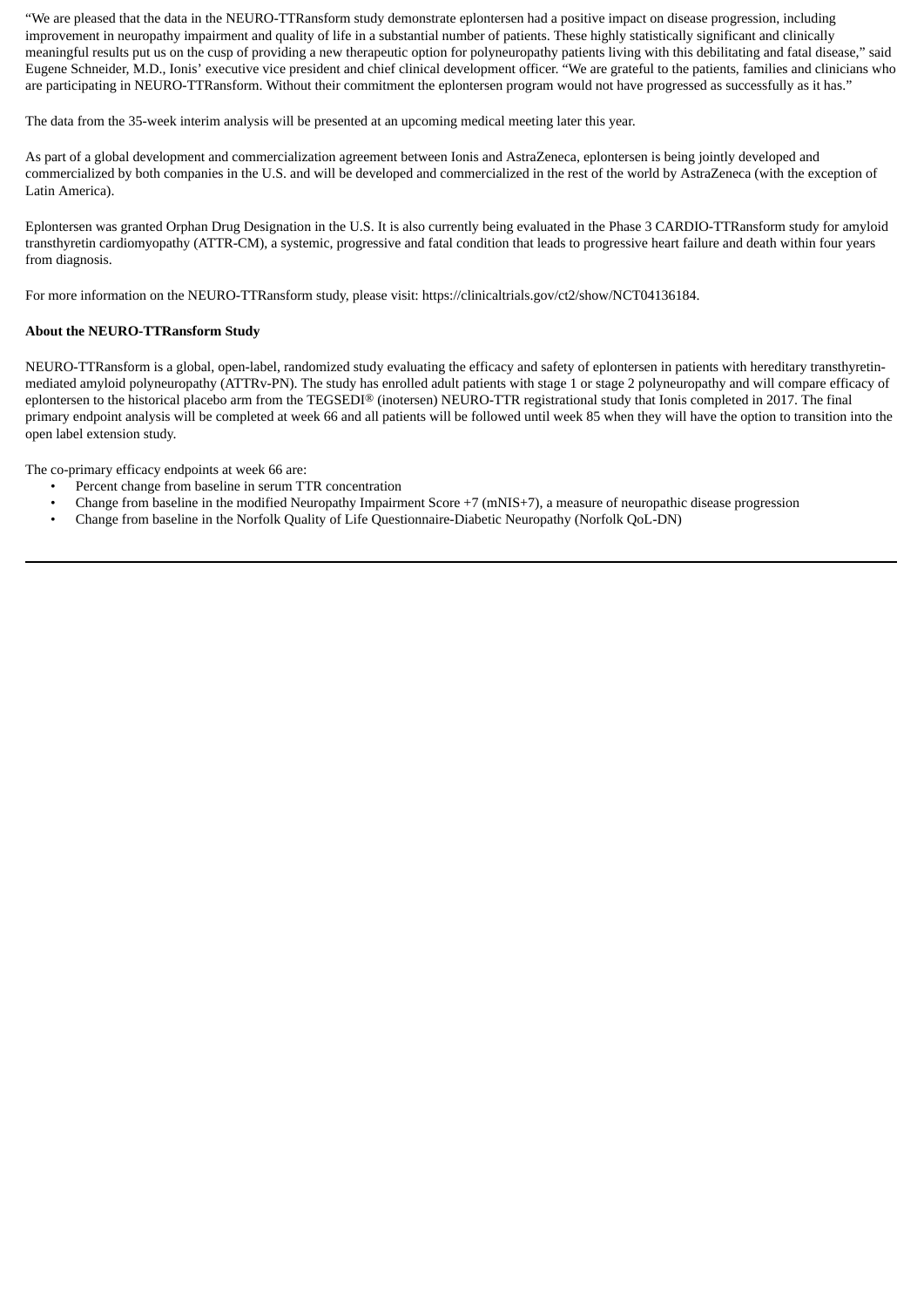#### **About Eplontersen**

Eplontersen is an investigational antisense medicine that uses Ionis' advanced **LI**gand-**C**onjugated **A**ntisense, or LICA, technology designed to inhibit the production of the transthyretin (TTR) protein at its source. Eplontersen, which is planned to be delivered to patients via an autoinjector, is in development to treat all types of ATTR, a systemic, progressive and fatal disease.

#### **About Hereditary Transthyretin Amyloidosis (ATTRv)**

Hereditary transthyretin amyloidosis (ATTRv) is a severe, progressive, and life-threatening disease caused by the abnormal formation of the TTR protein and aggregation of TTR amyloid deposits in various tissues and organs throughout the body, including in peripheral nerves, the heart and intestinal tract. The progressive accumulation of TTR amyloid deposits in these organs often leads to intractable peripheral sensorimotor neuropathy, autonomic neuropathy, and/or cardiomyopathy, as well as other disease manifestations. Hereditary transthyretin amyloidosis causes significant morbidity and progressive decline in quality of life, severely impacting activities of daily living. The disease often progresses rapidly and can lead to premature death. The median survival is 4.7 years following diagnosis.

#### **About Ionis Pharmaceuticals, Inc.**

For more than 30 years, Ionis has been the leader in RNA-targeted therapy, pioneering new markets and changing standards of care with its novel antisense technology. Ionis currently has three marketed medicines and a premier late-stage pipeline highlighted by industry-leading cardiovascular and neurological franchises. Our scientific innovation began and continues with the knowledge that sick people depend on us, which fuels our vision of becoming a leading, fully integrated biotechnology company.

To learn more about Ionis, visit www.ionispharma.com and follow us on Twitter @ionispharma.